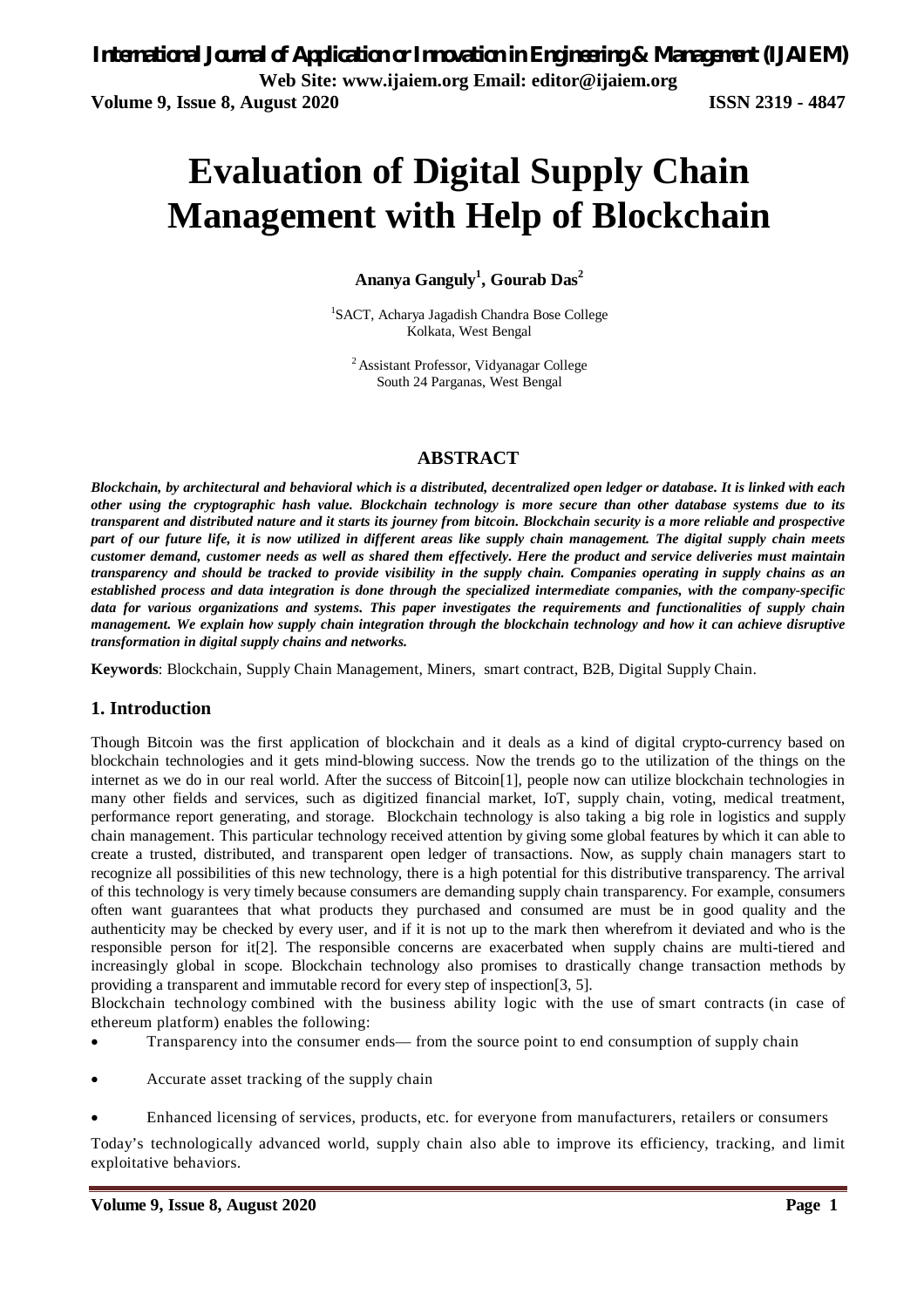# *International Journal of Application or Innovation in Engineering & Management (IJAIEM)* **Web Site: www.ijaiem.org Email: editor@ijaiem.org**

**Volume 9, Issue 8, August 2020 ISSN 2319 - 4847**

The implementation and utilization of public, private, and hybrid blockchain will able to bring traceability, transparency, and accountability to the movement of goods, logistics, and commodities. The technology can be applied to logistics to make business processes more efficient and to cut costs from supply chain infrastructure. In section 2 we discuss the basic concepts and background of blockchain technology, and section 3 explained to us the basic concept of digital supply chain management. How the blockchain technology helps and enhances the prospect of digital supply chain management is presented in section 4, followed by this discussion and application of blockchain technology in the supply chain the conclusion and future scope is found in section 5.

# **2. Background of Blockchain**

A blockchain is nothing but an immutable ledger that replaces the concept of the traditional ledger by creating blocks and linking them cryptographically to form an almost unbreakable chain. For example, if a person wants to purchase a new property and got the authority of that property then the purchase is a valid transaction and a block will be generated and linked with the previous blocks of other people who have bought that particular property previously. Blockchain is a solution to all the participating nodes in a distributed network to maintain a continuously growing list of data records. A public ledger records all the data, including information after the completion of every transaction. No third party organization is needed in the middle by blockchain. All nodes in the blockchain maintain every transaction ever completed in Blockchain and share among themselves. All anonymous nodes in blockchain make it more secure for other nodes to confirm the transactions. The first application was "Bitcoin" that introduced Blockchain technology. [1] In a decentralized marketplace, the participants can make transactions to buy and sell products through Bitcoin [6].



Fig1. Blockchain

Here, figure 1 is the pictorial representation of Blockchain where N blocks are connected.

#### **2.1 Structure of Blockchain**

As per structure, blocks of the blockchain are tamper-proof. The structure of the Blockchain has 2 main parts. The blocks are tamperproof. The structure of the blockchain has two portions. They are blockchain header and transactions. The blockchain header has a)hash value of the block, b)the hash value of the previous block, c)nonce, and d)Merkle root. Another is the transactions, i.e. the data stored in the block. Fig 2. Shows a diagram of the blockchain header. Each block starting from Block A to Block N all have the four fields in their header. These are as follows:





**A hash value of the header:** The principal block identifier is the hash value of the header. Each complete node computes after receiving the new block. To identify a block unambiguously the hash is used [8].

**Previous Hash value:** This field holds the hash value of the previous block. It is used to create the chain by linking the blocks with each other.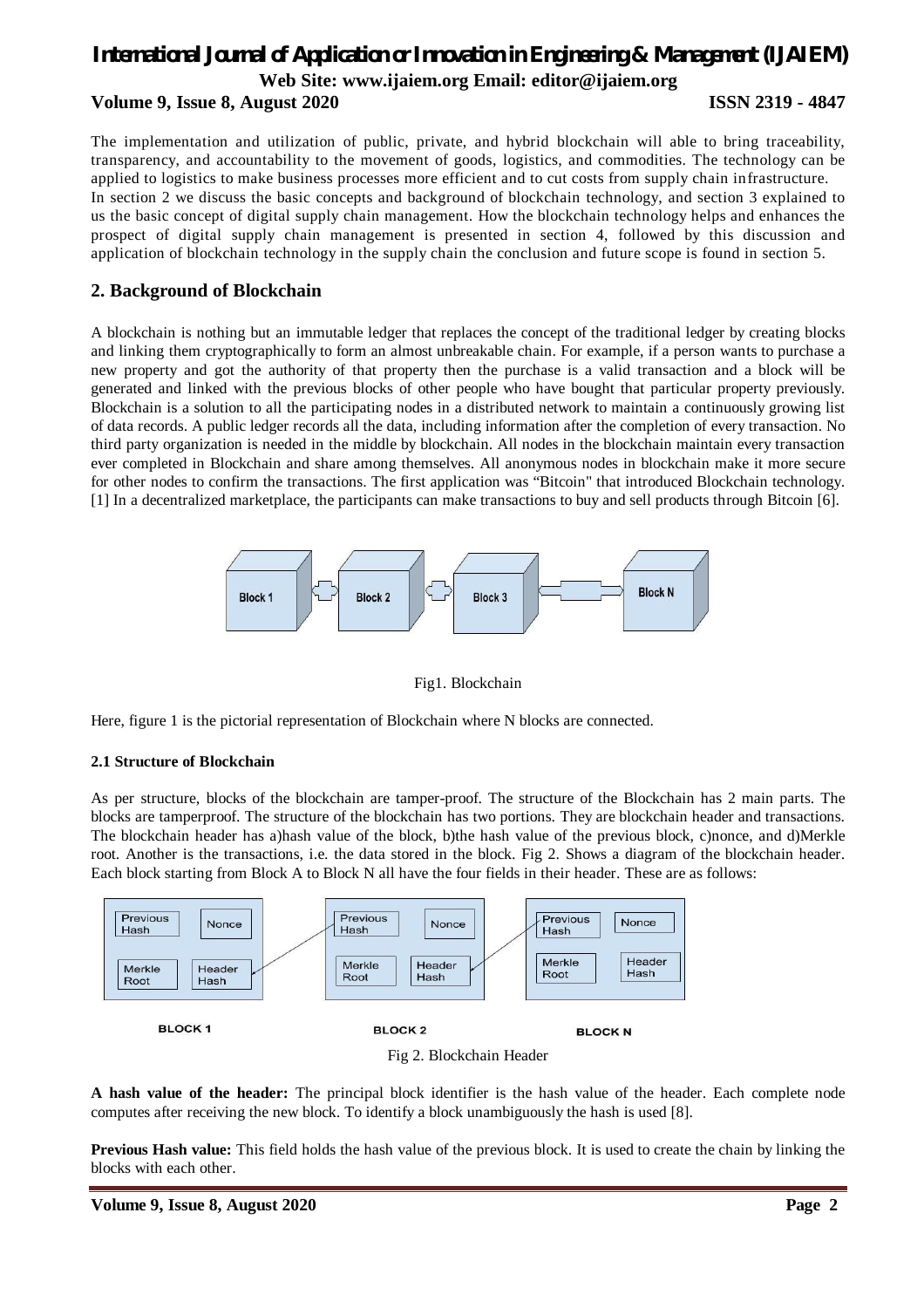# *International Journal of Application or Innovation in Engineering & Management (IJAIEM)* **Web Site: www.ijaiem.org Email: editor@ijaiem.org**

**Volume 9, Issue 8, August 2020 ISSN 2319 - 4847**

**Nonce**: A nonce is a number that is used and validated before generating the header hash value of the current block.

**Merkle root:** This concept of the Merkle tree was introduced by Ralph Merkle. Also known as a hash tree. each leaf node of the Merkle tree is labeled with the hash of a data block.

each non-leaf node of the Merkle tree is labeled with the cryptographic hash of the labels of its child. Merkle tree root is one of the fundamental data structures behind blockchain. Construct a Merkle tree with all set of transactions and if someone wants to change any transaction then the Merkle root will be changed.

#### **2.2 Advantages of Blockchain**

A Blockchain, a distributed severally decentralized ledger that facilitates the transaction recording process that (recorded data ) shared among all nodes connected to the network, If the transaction is verified in the block and added to the blockchain then it becomes immutable. Though it operates in a not trusted – third parties until Blockchain becomes one of the most promising application prospects and attracted to a lot of areas including academic and industry [4, 7].If we analyze the major reasons for the trust of Blockchain, then we can be framed priority-based properties. Some of them are discussed here –

1. *Transparency:* It is one of the most prime reasons of which Blockchain is intriguing technology because it is an open-source i.e. all the connected participating nodes have the opportunity to visualize the data but they as well as the owner can't change or modify it after entering to the Blockchain and if it is altered then countless eyes on the network can see it. So the Blockchain becomes transparent which also makes Blockchain anonymity.

2. *Minimize the Transactional Cost:* Blockchain allows peer-to-peer transactions i.e. B2B (Business –to – Business) which may complete without third parties interaction. So since there is no middle person then the transactional cost is also reduced than any other technology.

3. *Make Transaction Faster:* In the case of blockchain, the transaction time is the time to create a block and adding a block into the chain which is very smaller than any other transaction method. In the case of blockchain which is a peerto-peer and distributed open ledger that means when it added to the main chain then the block is open to every node and then the transaction time is not additionally added to make any transaction, though it flows any no trusted media.

4. *Distributed and Decentralized:* Without any centralized third party or authorities' involvement, the blockchain can work in case of blockchain all the blocks have their transactional proof-of-work and proof-of-validity to enforce the constraints. It is decentralized, that's why no central control is there, and only for this reason if the documents come to any unwanted hands then also a very little amount of data comes and the whole network remains secure.

5. *Protected Cryptography:* It uses protected cryptography to make the data ledgers secured and in blockchain, the current block also depends on its adjacent blocks to complete the cryptographic process and in blockchain, all data are added to the block after the maximum trust verification which is termed as the consensus of the block which also removes the risk of duplicate entry.

# **3. Digital Supply Chain**

The digital supply chain is the process of the delivery of products through digital media. Here through digital media means supply from the point of origin (maybe manufacturers or retailers), the whole process is done by using some electronic way or electronic channel. In very similar to the physical medium which goes through a "supply chain" process to maintain a consumable product physically. That's means physically all process is going on without any electronic media. Whereas the digital media must pass through various stages in processing to get to a point in which the consumer can able to get products from any business persons using some electronic channel. One of the key advantages of a digital supply chain is that it takes care of all the processes in the background that can be automatically executed with the actual use of electronic media files including metadata and there is no need for any kind of manual interaction such as search, manual quality control, conform and editing. [8]

A broader definition of the term "digital supply chain" is given in a book chapter by Tony Hines[9] where the term was coined in 2001 to explain a transformation from what he called analog supply chains to his new conception - the digital supply chain. This contribution recognized that digital supply chains were configured to distribute goods or services that had previously been supplied in physical form.

# **4. Use of Blockchain in Supply Chain Management**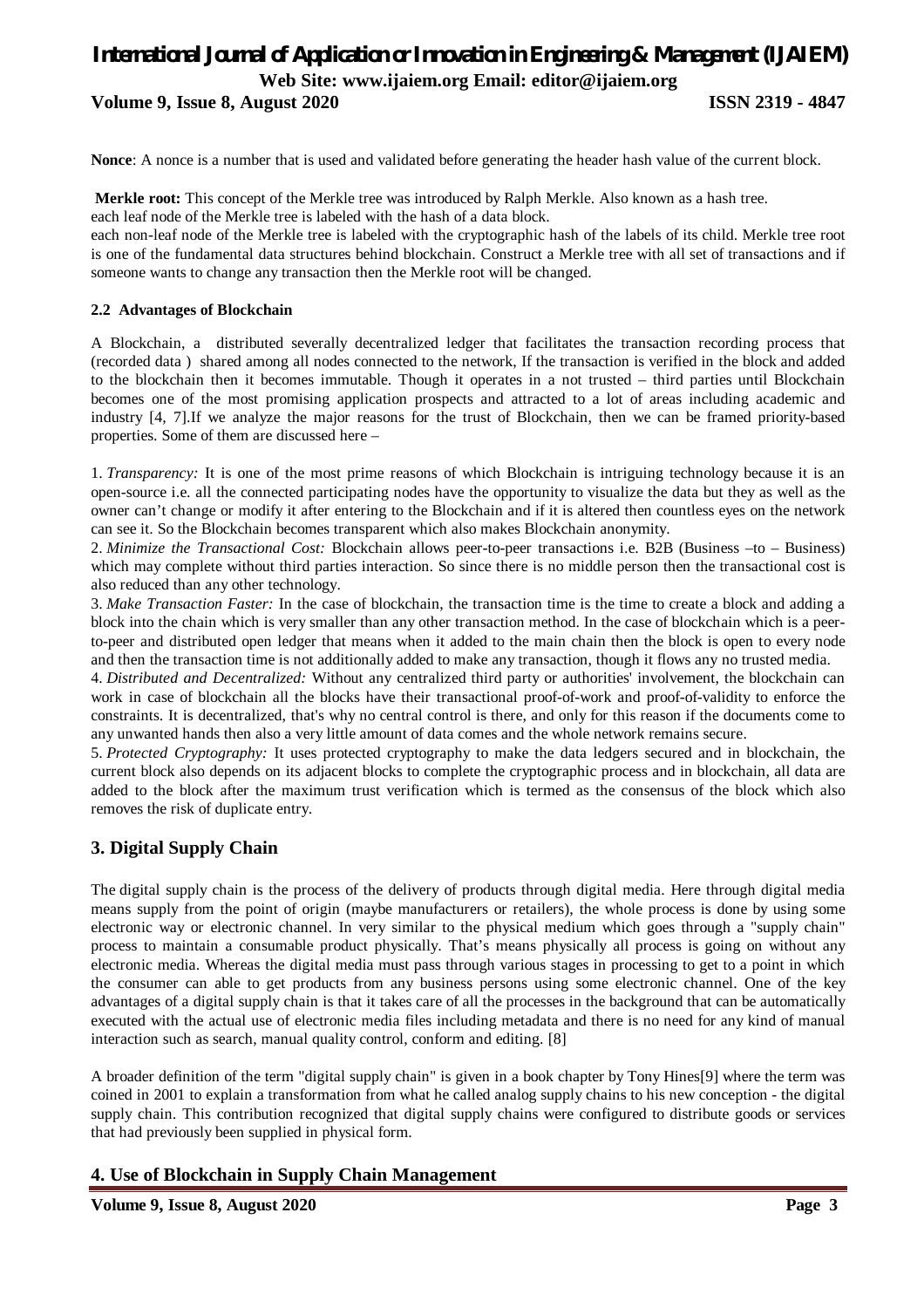# *International Journal of Application or Innovation in Engineering & Management (IJAIEM)* **Web Site: www.ijaiem.org Email: editor@ijaiem.org**

**Volume 9, Issue 8, August 2020 ISSN 2319 - 4847**

Blockchain technology can transform the supply chain with these three use cases:

- Traceability
- Transparency
- Traceability

**Traceability:** Traceability is trying to improve operational efficiency by mapping, operating, and visualizing enterprise supply chains. A large number of consumers now demand all information including the source details about the products that they are going to buy. Blockchain helps organizations help that by giving that data in the block which can be readable to all users in that supply chain and engage consumers with real, distributed, and immutable data.

**Transparency:** By capturing key data points of the product details, such as certifications and claims the transparency of blockchain generates, and then it provides open access to this data publicly or open to those when are in that blockchain. Once registered on the Ethereum blockchain, it's authenticity can be verified by third-party attesters or by majority miners. The information can be updated and validated in real-time as an immutable format.

**Traceability**: Traceability is a unique blockchain feature that offers the conventional marketplace concept. Using blockchain, one may store that miners data as digital assets in the blockchain which is termed as "tokenize".It is similar to how a stock exchange allows trading of a company's shares and allows tokens to represent the value of a shareholder's given object. These tokens are tradeable, and users can transfer ownership without the physical asset changing hands.

#### **4.1 Role of Blockchain for Product Recall**

Blockchain makes recall easier and easier, efficient, and less expensive. It is more effective because when manufacturers can locate the affected products quickly and easily, then the recovery becomes easier too. Blockchain technology stores the data in a transparent and traceable format so the supply chain, therefore, facilitating faster and more efficient recalls.

#### **4.2 Blockchain Technology Reduce Counterfeiting**

Blockchain stores data transparently, distributed, and in an immutable format so any duplicity, counterfeiting, fraudulent can identify very easily. Blockchain records can transparently verify certifications, official legal documents, and coordinate record-keeping immutably, which prevents counterfeiting or fraud. Blockchain technology enhances supply chain management through process tracking, regulatory compliance, reporting in an immutable format that cannot be changed by others and the authenticity may be checked by every miner.

#### **4.3 BlockchainEnhance SupplyChainTransparency and Process Tracking**

Traceability of the supply chain is the major utilization of blockchain technology. Replacing the traditional processes with transparent, distributed open ledger technology can able to increase the scope to find out or trace out where the fault is. Blockchain provides the ability to track any digital or physical product during its overall lifecycle.

Blockchain can able to track the progression of the miner's digital assets, records, or information, and show previous and present asset records. Smart contracts are used to enforce the asset tracking processes on the Ethereum blockchain. Anyone can view the details of the asset details which may be physical or digital.

#### **4.4 Blockchain technology brings traceability to the supply chain**

Blockchain technology also able to enhance the efficiency of ownership and licensing of the property very easily because it stores all the part records wherefrom the origin or actual property holders details can be checked as well as all the other details including license details may check and utilized.

Blockchain provides consensus, which means there is no dispute in the chain regarding transactions by design. All entities on the chain have the same version of the ledger, giving it the unique potential to track ownership records for real estate, automobiles, and digital assets.

### **5.Conclusion**

As per our study and analysis, we can able to conclude that in near future digital supply chain management can able to more flourish and stable with the help of this most promising technology. As it gives us the full transparency and the